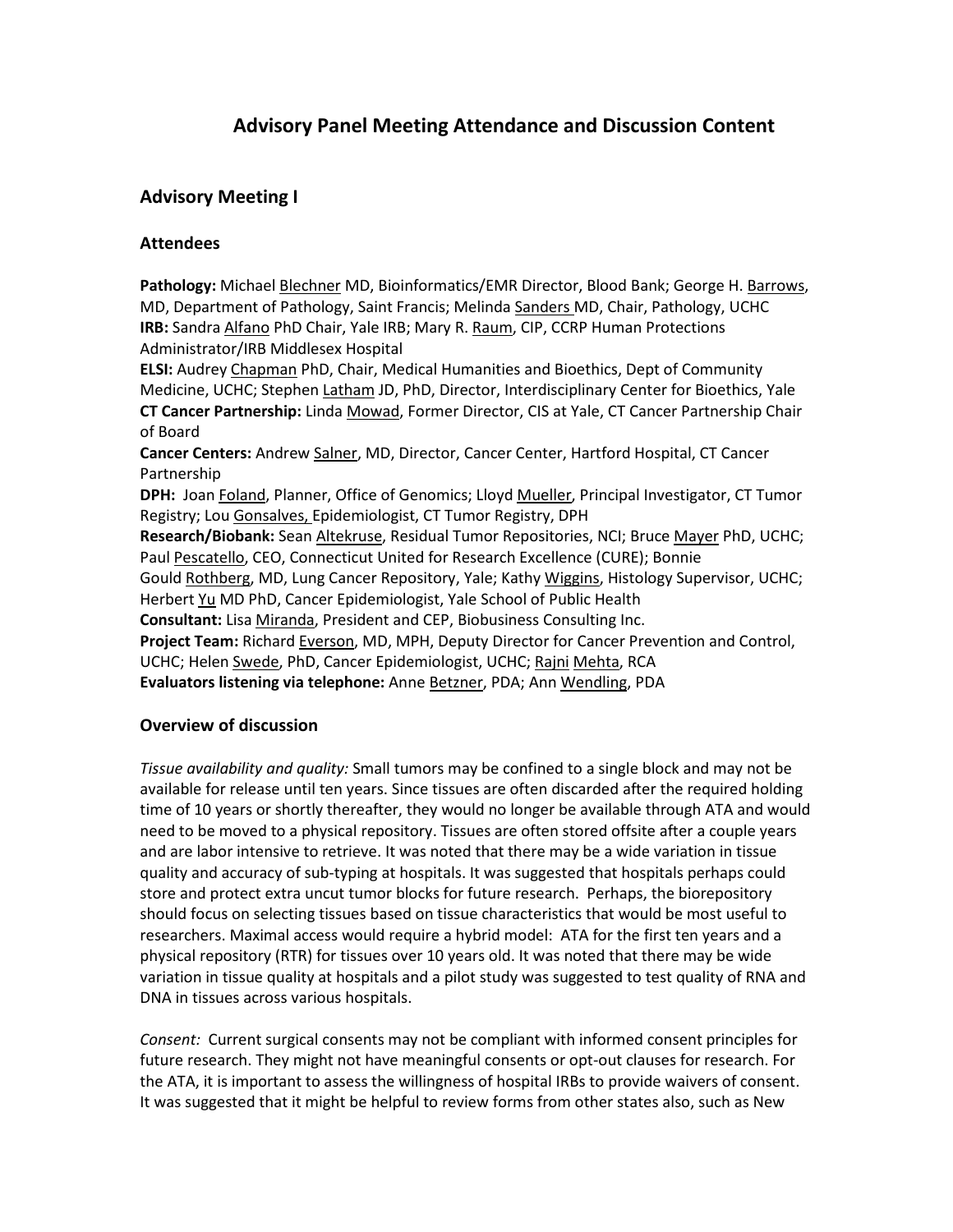Jersey, where the language in the consent form is adequate for pathology departments to release tissue for IRB approved studies.

*IRB issues:* IRB issues should be linked with ELSI and public education

*Funding for infrastructure and maintenance:* The costs and other resources are significant. Could fees from investigators offset costs, or could funding and infrastructure be part of BioScience Connecticut?

*Assessment:* It is important to try to determine demand for access with data from researchers, other biorepositories, and organizations. Support was expressed for asking a few key questions of Pathology Departments and IRBs that did not respond to the surveys.

*Public Education:* Public support and understanding might count more than the legal status of who owns tissue. In states with legal suits, parents were unaware that blood spots were taken in the first place. Cancer survivor support groups may be helpful in obtaining feedback on models.

### **Advisory Meeting II**

#### **Attendees**

*Italicized attendees did not attend Advisory Meeting I.*

**Pathology:** Michael Blechner MD, Bioinformatics/EMR Director, Blood Bank; Melinda Sanders MD, Chair, Pathology, UCHC; *Daniza Mandich, Dept. of Pathology and Laboratory Medicine, Hartford Hospital; George Barrows, Dept. of Pathology, St. Francis Care Medical Group*  **IRB:** Sandra Alfano PhD Chair, Yale IRB; *Olinda Morales, JD, Human Investigations Committee* **ELSI:** Audrey Chapman PhD, Chair, Medical Humanities and Bioethics, Dept. of Community Medicine, UCHC; Stephen Latham JD, PhD, Director, Interdisciplinary Center for Bioethics, Yale **CT Cancer Partnership:** *Lucinda Hogarty, Director of CT Cancer Partnership* **Cancer Centers:** *Patricia Checko, Dr. P.H, Board of Directors, Tobacco & Health Trust Fund* **DPH:** Joan Foland; Lou Gonsalves; *Catherine Phillips, Manager CT Tumor Registry* **Research/Biobank:** Paul Pescatello, CEO, Connecticut United for Research Excellence (CURE); Bonnie Gould Rothberg, MD, Lung Cancer Repository, Yale; Kathy Wiggins, Histology Supervisor,

#### UCHC

**Consultant:** did not attend

**Project Team:** Richard Everson, MD, MPH, Deputy Director for Cancer Prevention and Control, UCHC; Helen Swede, PhD, Cancer Epidemiologist, UCHC; Rajni Mehta, RCA **Evaluators:** Anne Betzner, PDA; Ann Wendling, PDA

*Others: Susanne Morrill, Hartford Hospital (not listed in Advisory Group Membership)* 

Individuals that did not attend either meeting are:

Marianne Horn, JD, RN Chair, Human Investigations Committee DPH; John Fontana, PhD, Laboratory Director, DPH; Lorrie Perpetua, Coordinator, Research Tissue Repository Core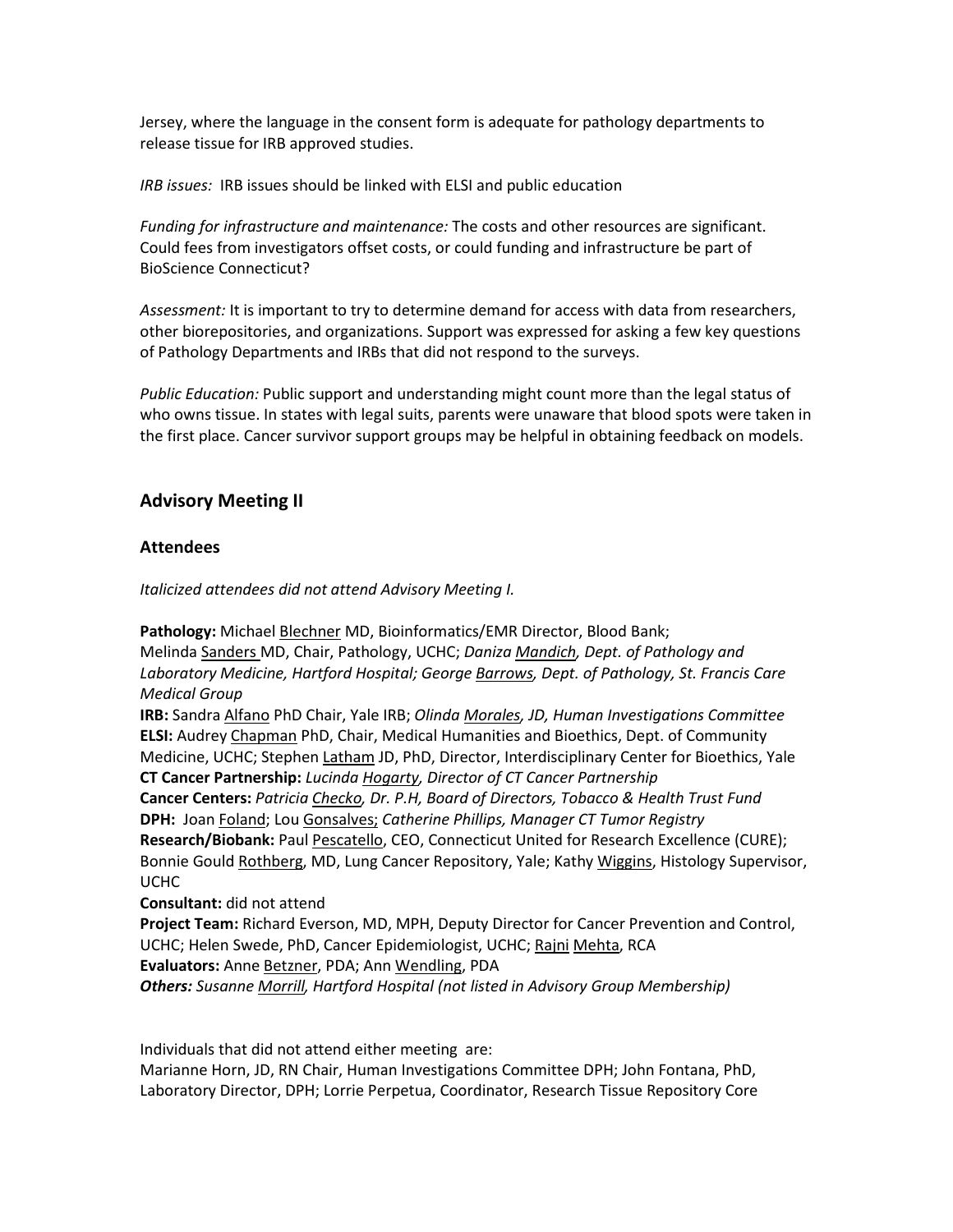Facility, UCHC; Pramod Shrivastiva, MD, PhD, Professor of Immunology; James Thibeault, MS, Director, Signature Programs at UCHC

#### **Overview of discussion**

The meeting started with a follow-up discussion on some key issues raised at Meeting I. Highlights of this discussion included follow-up on consent issues. Dr. Everson noted that there were many different consent forms used across all hospitals. He reported that it took many versions for UCHC Biorepository informed consent form to be approved by IRB for non-specific future research purposes of cryopreserved tissues. Dr. Everson noted that, currently, research using existing specimens is permitted without consent (via waivers) if all identifiers are stripped. A proposed US Department of Health and Human Services (USDHHS) reform is to re-consent for use of existing tissues even if identifiers are stripped by use of a small form. If enacted, the change would apply only to specimens collected at the start of the new regulation. This means that we might need to develop a system to track the consents, which can be a very difficult. The other proposed regulation is that for multi-site studies that all IRBs would accept the mandated IRB of record. In response to questions about tissue quality and annotation, Dr. Everson noted that it was probably not feasible to analyze tissue for quality and biomarker status in the statewide repository, but suggested developing a tracking system by researchers who use tissues. He also emphasized that funding for the establishment of RTRs at SEER sites is no longer available through NCI. Dr. Everson noted that Pharma representatives had been invited to the meeting to provide input on their possible use of the repositories as well as funding, but were unable to attend.

The remainder of the meeting centered on discussions of the RTR and ATA options, protocols and projected costs. Two tables cataloging a range of options related to operation of an ATA and RTR were used to structure the discussion. The draft procedures and protocols were informed by the two surveys conducted for this project, general literature on biobanking, consultations with experts at University of Southern California and Cancer Institute of New Jersey, and NCI, and comments from Advisors. Topics included operational considerations (e.g., hospital participation, clinical data associated with specimens, governance) and issues related to Ethical, Legal and Social Implications (ELSI) of research conducted using the ATA and RTR approach (e.g., Informed Consent, IRB). The preferred option was highlighted with rationale provided where possible (e.g., Advisory Panel discussion, survey, standard procedures.) A number of the considerations were applicable to either an ATA or RTR. The ATA repository was the focus of the discussion with the significant and uncertain funding for the RTR.

Some highlights of the RTR discussion included housing the facility at a physical site to be determined, possibly under contract with DPH. Before tissues would be released to researchers, the RTR would require IRB approval of the research protocol. Adherence to strict standard procedures for storing human tissue for research would be required, but the RTR would not have to be compliant with the more rigorous mandates of the Clinical Laboratory Improvement Amendments (CLIA), which govern tissue testing for clinical use, cutting costs and more complex oversight. By not being a CLIA-compliant tissue archive, tissues housed in the Statewide RTR could not be returned to hospitals for future clinical uses (see Final Project Report Appendix D). A variant of the RTR, the post-diagnosis RTR (pdRTR) requiring CLIA compliance, in which tissue blocks would be donated prior to the ten year mandate, previously addressed in the Surveys, was also discussed with the Advisory Panel.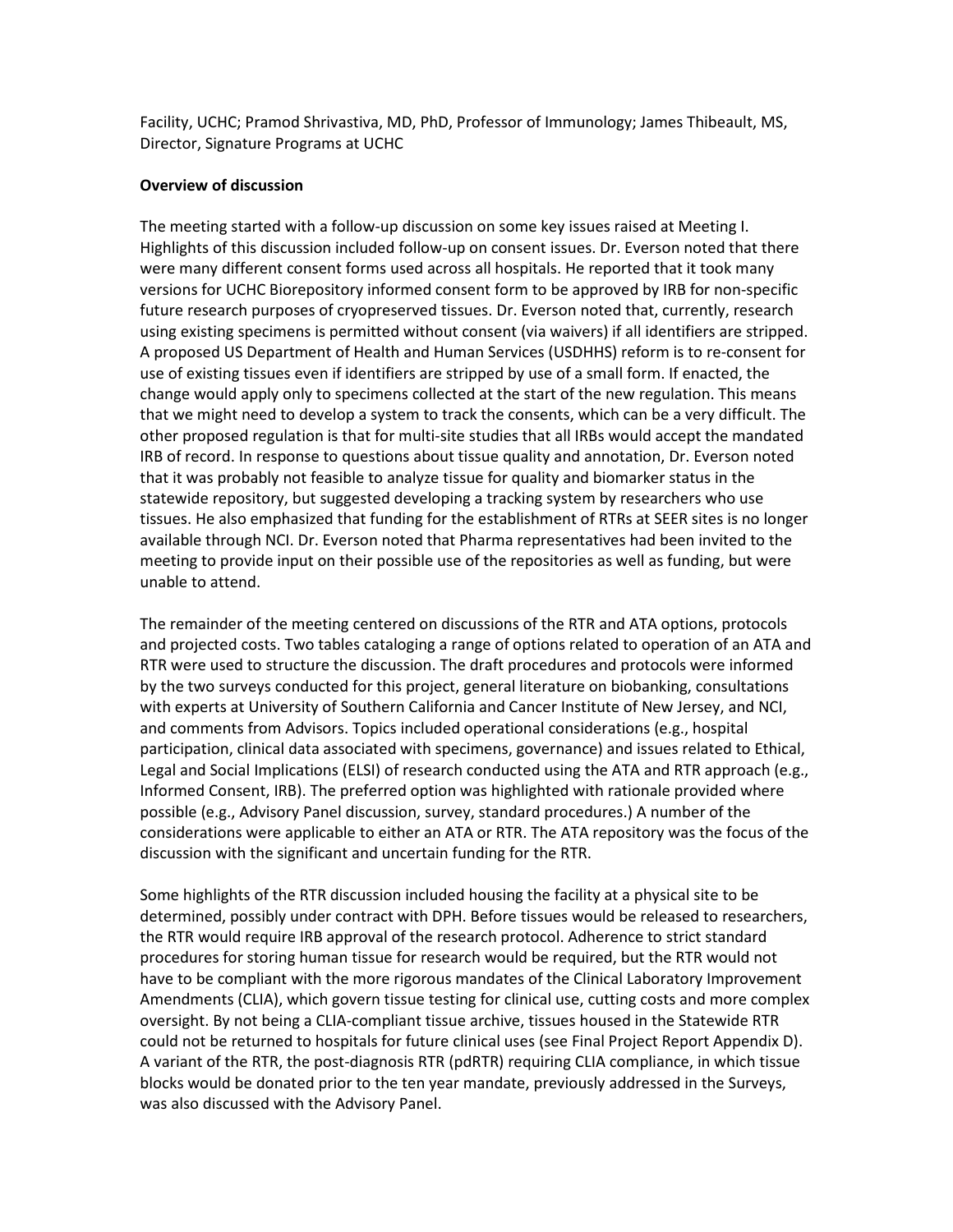A cost estimate handout for the ATA was provided to the Panel as well as a handout on suggestions for future planning by statewide work groups. These were categorized into ways to move forward with the ATA, developing a viable business model for the RTR and cross-cutting issues. Steps in the ATA planning included developing and supporting a Master Agreement based on the protocol developed for CICATs, enlisting the support of Pathology and IRB Chairs, engaging the Yale RCA to assist with hospital IRB approvals and record keeping, and tracking tissue requests to gauge demand. For the RTR, it was suggested that a Bio-Business consultant be engaged; that tissue demand, optimal acquisition periods and fees be quantified; benefits to hospitals be characterized; other financial funding be explored; a CT Cancer Research Consortium be defined and possible storage sites be explored. Some of the cross cutting issues included more definition of public education outreach, including the scientific community, proposing new wording for surgical consent, addressing medical retention with the legislature and exploring other funding.

The meeting closed with the suggestions for future planning. The investigators noted that they were planning to have a meeting(s) on sustainability aspects, and would be in touch with some advisors. They also stated they were in the process of identifying external reviewers of Final Report due at the end of February.

### **Third Meeting (Sub-group of Advisory Panel)**

A third small meeting with the investigators and consultant, Lisa Miranda, to discuss sustainability occurred on December 29, 2011. Lisa Miranda is a market consultant with expertise product development that touches a lab and setting up biobanks for academic centers and industry. Additional attendees included Drs. Everson and Swede, and several Advisors: Paul Pescatello, Pramod Srivastava, James Thibeault, and, later by telephone, L.Gonsalves, L. Mueller, and P. Checko, for additional input.

The discussion focused on funding and sustainability issues for the ATA and RTR with Ms. Miranda recommending a hybrid model of the two. Various funding and their associated challenges were discussed, especially those associated with including Pharma. Although Pharma involvement would have unique challenges, it likely would also increase demand for tissue, another significant concern for sustainability. Ms. Miranda stated that best practice would be to start with a business plan to seek funding from multiple sources. It was suggested that target value-added support, e.g., aggregate samples for research should be added to the business plan. Benefits to stakeholders, e.g. Path, IRB, CTR, researchers and the state need to be delineated. She suggested a case could be made for Pharma involvement being "good for society". As a follow-up to the meeting, she would give examples of industry partnerships, potential federal grants; and contact information at Pharma, noting that small Pharma might be easier to contract with than big Pharma. Pharma could provide services (e.g., set up lab) as well as funding. They would likely want to pilot test samples for quality and for adequate annotation and might be considered for access to fast-track access. About \$7 million was estimated to be in the business plan discussed at the meeting. Dr. Everson described the BioTrust Model in which multiple efforts in Connecticut such as pre-term delivery, newborn blood spot, cord blood would join to develop common protocols and procedures like the Massachusetts Biotechnology Council (Mass Bio). Another idea, expanding ATA to a consortium, would use the conventional R01 mechanism to build a biorepository through hypothesis-driven questions. CURE, a non-profit educational